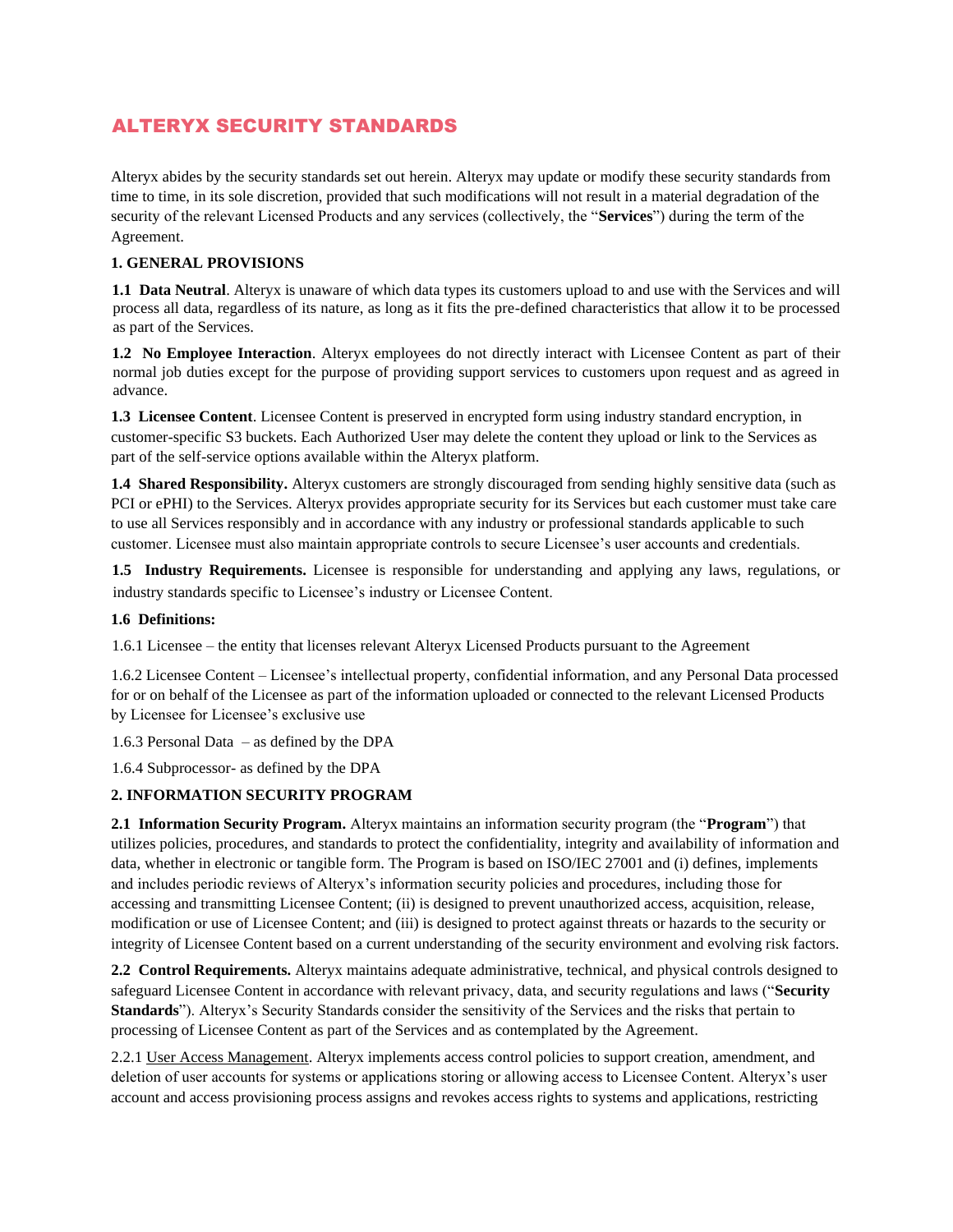access to only those Alteryx personnel and Subprocessors that require access, and solely to the extent so required, to fulfill Alteryx's obligations under the Agreement or to comply with applicable law.

2.2.2 Secure User Authentication. Alteryx ensures proper user authentication for all of its personnel with access to Licensee Content, including by: assigning each employee unique access credentials for the system on which Licensee Content may be accessed and prohibiting employees from sharing their access credentials; and using access control lists and firewall rules. Alteryx ensures that all persons having access to Alteryx systems or any Licensee Content have appropriately controlled and limited access, access is removed or restricted when no longer required or appropriate, and access is promptly removed following termination.

2.2.3 Personnel Training and Background Checks. Alteryx provides annual security awareness and privacy training to all personnel who process or may have access to Licensee Content. Where permitted by law, Alteryx performs adequate background checks on all personnel who have access to Licensee Content.

2.2.4 Passwords and Multi-factor Authentication. Alteryx maintains industry standard password security for all employee accounts. Policies include minimum length, complexity, restrictions on password reuse, number of password resets in a given timeframe, and frequency in which passwords must be changed. Alteryx has implemented and maintains a multi-factor authentication method required for access to applications and systems containing or accessing Licensee Content.

2.2.5 Subprocessor Assessments. Prior to engaging new third-party Subprocessors that will have access to Licensee Content, Alteryx will conduct a risk assessment of the data security practices of such Subprocessors, as well as periodic reviews to ensure their data security practices continue to meet Alteryx's obligations hereunder and, where applicable, the DPA.

#### **2.3 Data Security**

2.3.1 Encryption. Alteryx utilizes current encryption technology, including encryption protocols, file encryption and database encryption, to protect Licensee Content both in transit and at rest.

2.3.2 Vulnerability & Patch Management. Alteryx maintains a vulnerability management process to identity and remediate vulnerabilities by performing vulnerability scans, implementing vendor patches or fixes, and developing a remediation plan for critical vulnerabilities. Alteryx applies security patches on a regular basis to systems used to access or process Licensee Content.

2.3.3 Data Separation. Alteryx logically separates Licensee Content from all other Alteryx and third party data.

2.3.4 Incident Response Plan. Alteryx maintains an incident response program to address any suspected unauthorized access to or use of Licensee Content or to Alteryx systems that process or have access to Licensee Content, including, but not limited to: (i) promptly notifying Licensee of a confirmed breach, together with sufficient detail to inform Licensee of any potential risks to Licensee systems or data; (ii) taking all reasonable steps required to address the source of the suspected breach and to mitigate any identified risks; and (iii) providing Licensee with updates and information to demonstrate adequate resolution of the vulnerabilities giving rise to the suspected breach.

2.3.5 Policies. Alteryx maintains policies and procedures to prevent the unauthorized disclosure or use of Licensee Content and ensures that Alteryx personnel attest to such policies and procedures upon hire and annually thereafter.

2.3.6Alteryx limits access to Alteryx computers and networks that process or may access Licensee Content through the use of one or more of the following: (i) username & password; (ii) multi-factor authentication; (iii) access control lists; and (iv) firewall rules.

2.3.7Alteryx maintains network devices and servers in data centers that employ industry-accepted procedures and tools, including, at a minimum: (i) restricting both physical and network access to those with a business need for access; (ii) restricting physical access to the data centers by card-key control systems; (iii) implementing a networkbased intrusion detection and prevention system; (iv) implementing firewalls to segment networks; (v) implementing security vulnerability assessment processes and tools; (vi) implementing change management procedures; (vii) implementing patch management processes and tools; and (viii) periodically backing up data maintained on Alteryx network servers and encrypting back-up media for storage off-site.